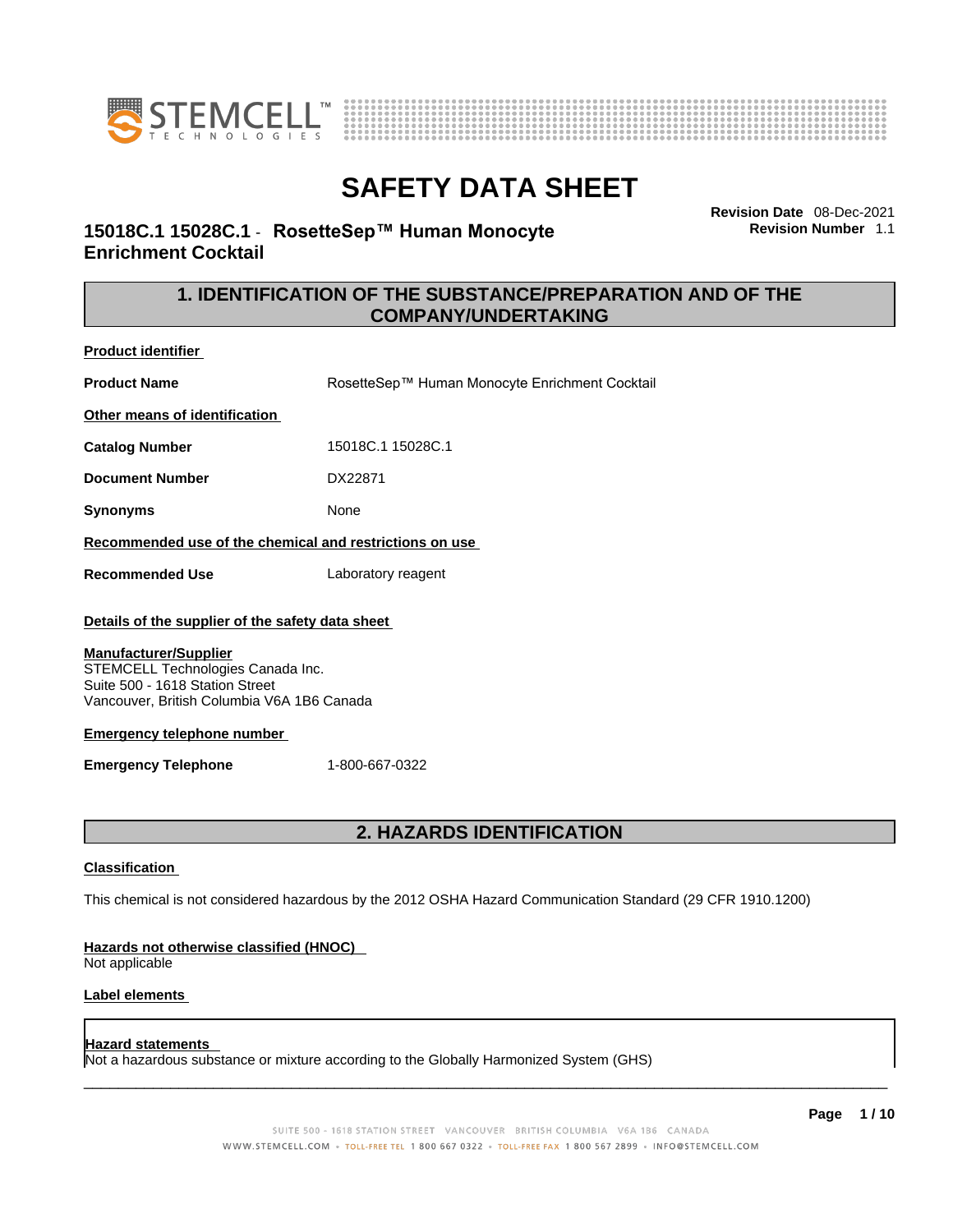



\_\_\_\_\_\_\_\_\_\_\_\_\_\_\_\_\_\_\_\_\_\_\_\_\_\_\_\_\_\_\_\_\_\_\_\_\_\_\_\_\_\_\_\_\_\_\_\_\_\_\_\_\_\_\_\_\_\_\_\_\_\_\_\_\_\_\_\_\_\_\_\_\_\_\_\_\_\_\_\_\_\_\_\_\_\_\_\_\_\_\_\_\_ **Revision Date** 08-Dec-2021 **15018C.1 15028C.1** - **RosetteSep™ Human Monocyte Enrichment Cocktail** 

The product contains no substances which at their given concentration, are considered to be hazardous to health.

**Appearance** Clear **Physical state** Liquid **Odor** No data available

**Revision Number** 1.1

**Other Information** 

Not applicable

**Unknown acute toxicity** 0 % of the mixture consists of ingredient(s) of unknown toxicity

0 % of the mixture consists of ingredient(s) of unknown acute oral toxicity

0 % of the mixture consists of ingredient(s) of unknown acute dermal toxicity

0 % of the mixture consists of ingredient(s) of unknown acute inhalation toxicity (gas)

0 % of the mixture consists of ingredient(s) of unknown acute inhalation toxicity (vapor)

0 % of the mixture consists of ingredient(s) of unknown acute inhalation toxicity (dust/mist)

#### **3. COMPOSITION/INFORMATION ON INGREDIENTS**

#### **Substance**

Not applicable.

#### **Mixture**

Not a hazardous substance or mixture according to the Globally Harmonized System (GHS)

\*The exact percentage (concentration) ofcomposition has been withheld as a trade secret.

#### **4. FIRST AID MEASURES**

#### **Description of first aid measures**

| <b>Inhalation</b>   | Remove to fresh air.                                                                                                    |
|---------------------|-------------------------------------------------------------------------------------------------------------------------|
| Eye contact         | Rinse thoroughly with plenty of water for at least 15 minutes, lifting lower and upper eyelids.<br>Consult a physician. |
| <b>Skin contact</b> | Wash skin with soap and water.                                                                                          |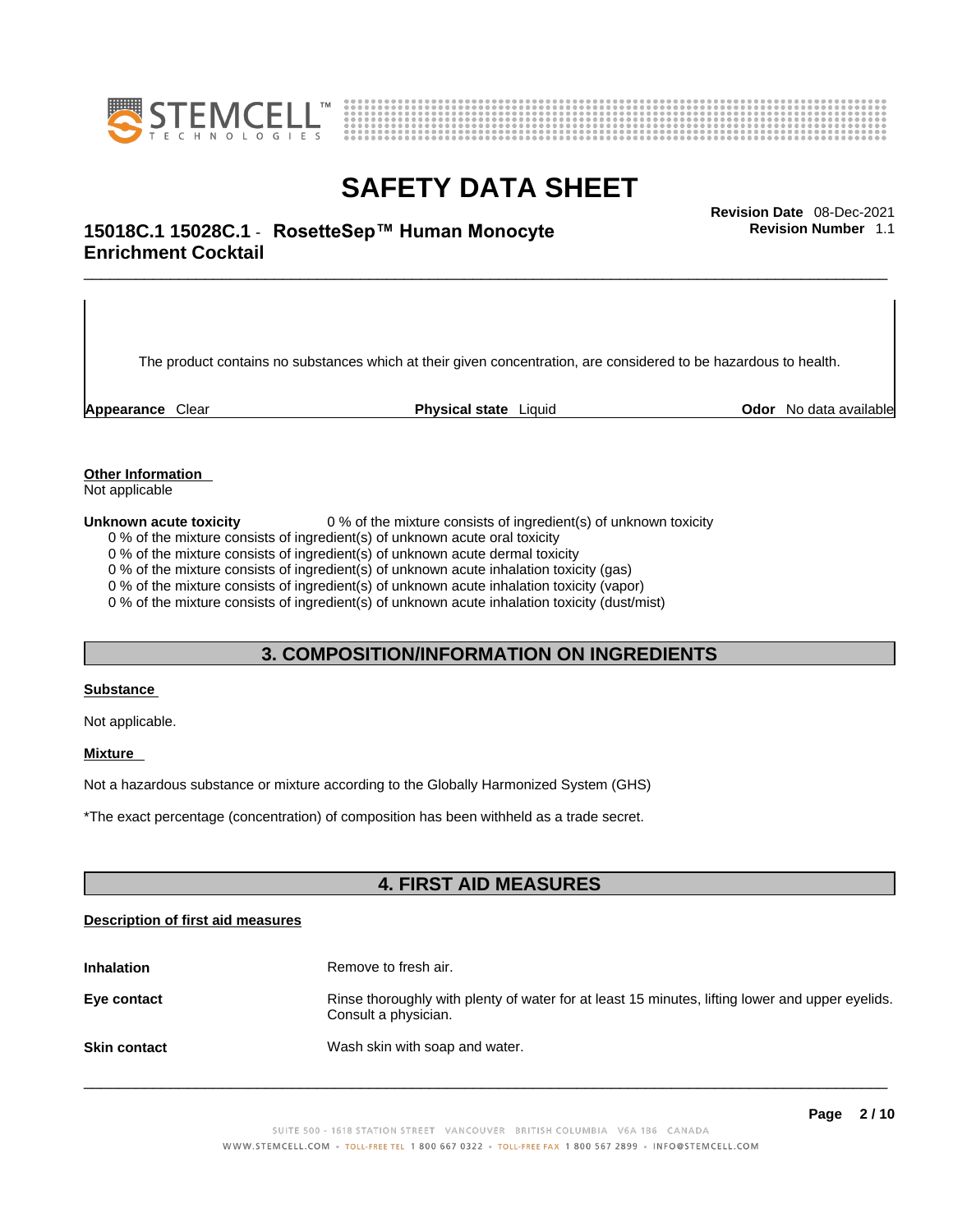



### \_\_\_\_\_\_\_\_\_\_\_\_\_\_\_\_\_\_\_\_\_\_\_\_\_\_\_\_\_\_\_\_\_\_\_\_\_\_\_\_\_\_\_\_\_\_\_\_\_\_\_\_\_\_\_\_\_\_\_\_\_\_\_\_\_\_\_\_\_\_\_\_\_\_\_\_\_\_\_\_\_\_\_\_\_\_\_\_\_\_\_\_\_ **Revision Date** 08-Dec-2021 **15018C.1 15028C.1** - **RosetteSep™ Human Monocyte Enrichment Cocktail**

**Ingestion** Clean mouth with water and drink afterwards plenty of water. **Most important symptoms and effects, both acute and delayed Symptoms** No information available. **Indication of any immediate medical attention and special treatment needed Note to physicians** Treat symptomatically. **5. FIRE-FIGHTING MEASURES Suitable Extinguishing Media** Use extinguishing measures that are appropriate to local circumstances and the surrounding environment. **Unsuitable extinguishing media** CAUTION: Use of water spray when fighting fire may be inefficient. **Specific hazards arising from the chemical** No information available. **Explosion data Sensitivity to Mechanical Impact** None. **Sensitivity to Static Discharge** None. **Special protective equipment for fire-fighters** Firefighters should wear self-contained breathing apparatus and full firefighting turnout gear. Use personal protection equipment. **6. ACCIDENTAL RELEASE MEASURES** 

**Personal precautions, protective equipment and emergency procedures Personal precautions** Ensure adequate ventilation. **Environmental precautions Environmental precautions** See Section 12 for additional Ecological Information. **Methods and material for containment and cleaning up Methods for containment** Prevent further leakage or spillage if safe to do so.

 $\_$  ,  $\_$  ,  $\_$  ,  $\_$  ,  $\_$  ,  $\_$  ,  $\_$  ,  $\_$  ,  $\_$  ,  $\_$  ,  $\_$  ,  $\_$  ,  $\_$  ,  $\_$  ,  $\_$  ,  $\_$  ,  $\_$  ,  $\_$  ,  $\_$  ,  $\_$  ,  $\_$  ,  $\_$  ,  $\_$  ,  $\_$  ,  $\_$  ,  $\_$  ,  $\_$  ,  $\_$  ,  $\_$  ,  $\_$  ,  $\_$  ,  $\_$  ,  $\_$  ,  $\_$  ,  $\_$  ,  $\_$  ,  $\_$  ,

**Revision Number** 1.1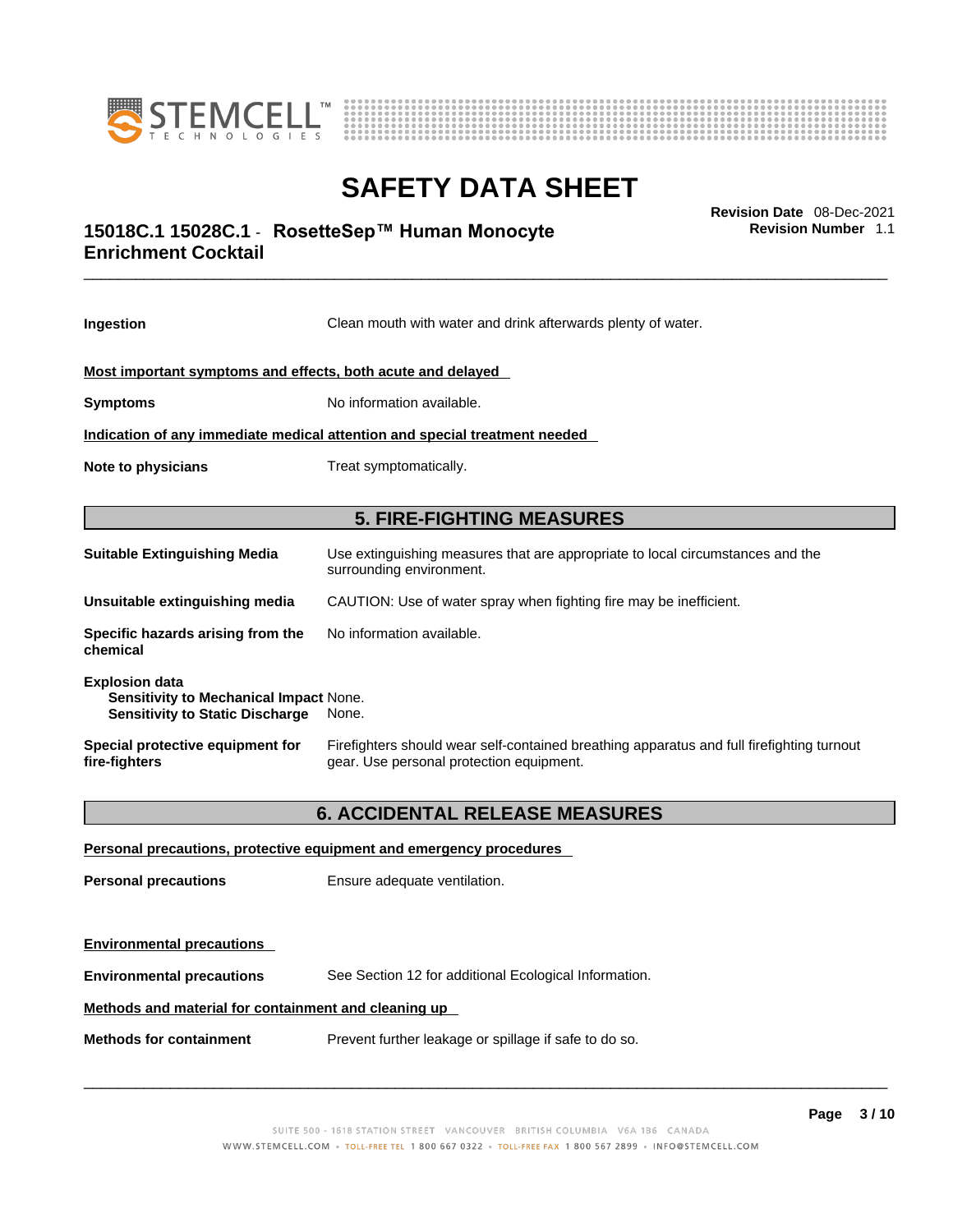



**Revision Number** 1.1

### \_\_\_\_\_\_\_\_\_\_\_\_\_\_\_\_\_\_\_\_\_\_\_\_\_\_\_\_\_\_\_\_\_\_\_\_\_\_\_\_\_\_\_\_\_\_\_\_\_\_\_\_\_\_\_\_\_\_\_\_\_\_\_\_\_\_\_\_\_\_\_\_\_\_\_\_\_\_\_\_\_\_\_\_\_\_\_\_\_\_\_\_\_ **Revision Date** 08-Dec-2021 **15018C.1 15028C.1** - **RosetteSep™ Human Monocyte Enrichment Cocktail**

| Methods for cleaning up         | Pick up and transfer to properly labeled containers.                                 |
|---------------------------------|--------------------------------------------------------------------------------------|
| Prevention of secondary hazards | Clean contaminated objects and areas thoroughly observing environmental regulations. |

#### **7. HANDLING AND STORAGE**

| Advice on safe handling   | Handle in accordance with good industrial hygiene and safety practice.              |  |
|---------------------------|-------------------------------------------------------------------------------------|--|
|                           | Conditions for safe storage, including any incompatibilities                        |  |
| <b>Storage Conditions</b> | Store in accordance with information listed on the Product Information Sheet (PIS). |  |

#### **8. EXPOSURE CONTROLS/PERSONAL PROTECTION**

#### **Control parameters**

**Precautions for safe handling**

**Exposure Limits** This product, as supplied, does not contain any hazardous materials with occupational exposure limits established by the region specific regulatory bodies.

#### **Appropriate engineering controls**

| Ventilation systems. |
|----------------------|
|                      |

**Individual protection measures, such as personal protective equipment Eye/face protection** No special protective equipment required. **Skin and body protection** No special protective equipment required. **Respiratory protection** No protective equipment is needed under normal use conditions. If exposure limits are exceeded or irritation is experienced, ventilation and evacuation may be required. **General hygiene considerations** Handle in accordance with good industrial hygiene and safety practice.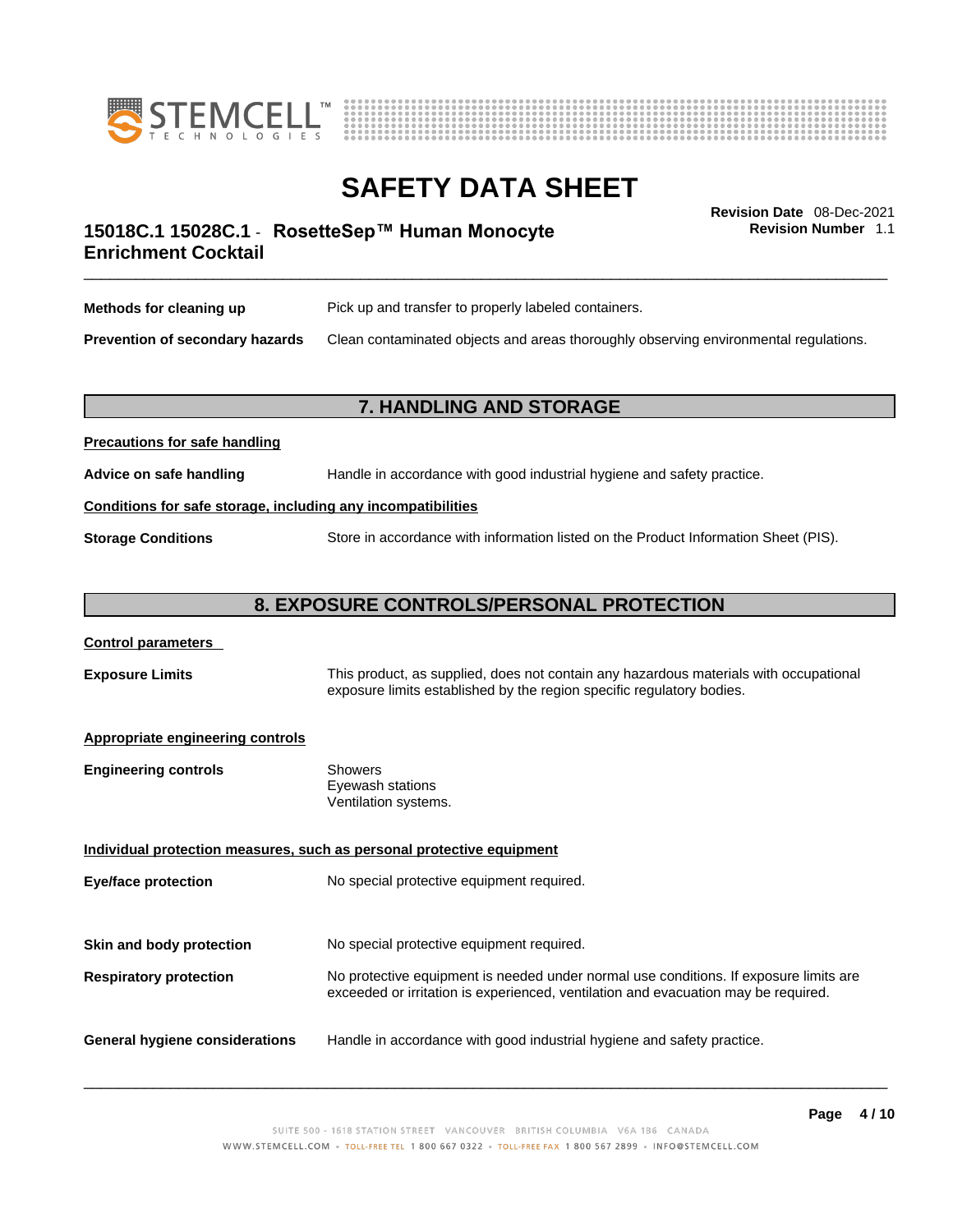



### \_\_\_\_\_\_\_\_\_\_\_\_\_\_\_\_\_\_\_\_\_\_\_\_\_\_\_\_\_\_\_\_\_\_\_\_\_\_\_\_\_\_\_\_\_\_\_\_\_\_\_\_\_\_\_\_\_\_\_\_\_\_\_\_\_\_\_\_\_\_\_\_\_\_\_\_\_\_\_\_\_\_\_\_\_\_\_\_\_\_\_\_\_ **Revision Date** 08-Dec-2021 **15018C.1 15028C.1** - **RosetteSep™ Human Monocyte Enrichment Cocktail**

**9. PHYSICAL AND CHEMICAL PROPERTIES Information on basic physical and chemical properties Physical state** Liquid **Appearance** Clear<br> **Color** No int **Color Color Color Color Color Color Color No** data available **Odor Odor Constanting Codor Constanting Codor Codor Codor Codor Codor Codor Codor Codor Codor Codor Codor Codor Codor Codor Codor Codor Codor Codor Codor Codor Codor Codor Codor No data available Explosive properties** No data available **Oxidizing properties** No information available **Other Information Softening point** No information available **Molecular weight** No information available **Molecular formula** No information available<br>**VOC Content (%)** No information available **VOC Content (%) Liquid Density** No information available **Bulk density No information available Property CONSCRUTE IN THE VALUES REMARKS • Method pH** No data available None known **Melting point / freezing point Boiling point / boiling range No data available None known Flash point Communist Communist Communist Communist Communist Communist Communist Communist Communist Communist Communist Communist Communist Communist Communist Communist Communist Communist Communist Communist Communi Evaporation rate Reserve ACC** No data available **None known** None known **Flammability (solid, gas)** No data available None known **Flammability Limit in Air None known None known Upper flammability limit:** No data available **Lower flammability limit:** No data available **Vapor pressure No data available None known Vapor density No data available None known Relative density Notata available None known Water solubility <br>
<b>Water solubility n** other solvents Modata available None known<br>
None known **Solubility in other solvents** No data available **None known**<br> **Partition coefficient** No data available None known **Partition coefficient**<br> **Autoignition temperature**<br>
No data available **Autoignition temperature** No data available None known<br> **Decomposition temperature** No data available None known **Decomposition temperature** No data available None known<br> **Kinematic viscosity** No data available None known **Kinematic viscosity** No data available<br> **Dynamic viscosity** No data available **Dynamic viscosity** None known

### **10. STABILITY AND REACTIVITY**

**Reactivity No information available.** 

**Chemical stability** Stable under recommended transport or storage conditions.

 $\_$  ,  $\_$  ,  $\_$  ,  $\_$  ,  $\_$  ,  $\_$  ,  $\_$  ,  $\_$  ,  $\_$  ,  $\_$  ,  $\_$  ,  $\_$  ,  $\_$  ,  $\_$  ,  $\_$  ,  $\_$  ,  $\_$  ,  $\_$  ,  $\_$  ,  $\_$  ,  $\_$  ,  $\_$  ,  $\_$  ,  $\_$  ,  $\_$  ,  $\_$  ,  $\_$  ,  $\_$  ,  $\_$  ,  $\_$  ,  $\_$  ,  $\_$  ,  $\_$  ,  $\_$  ,  $\_$  ,  $\_$  ,  $\_$  ,

**Revision Number** 1.1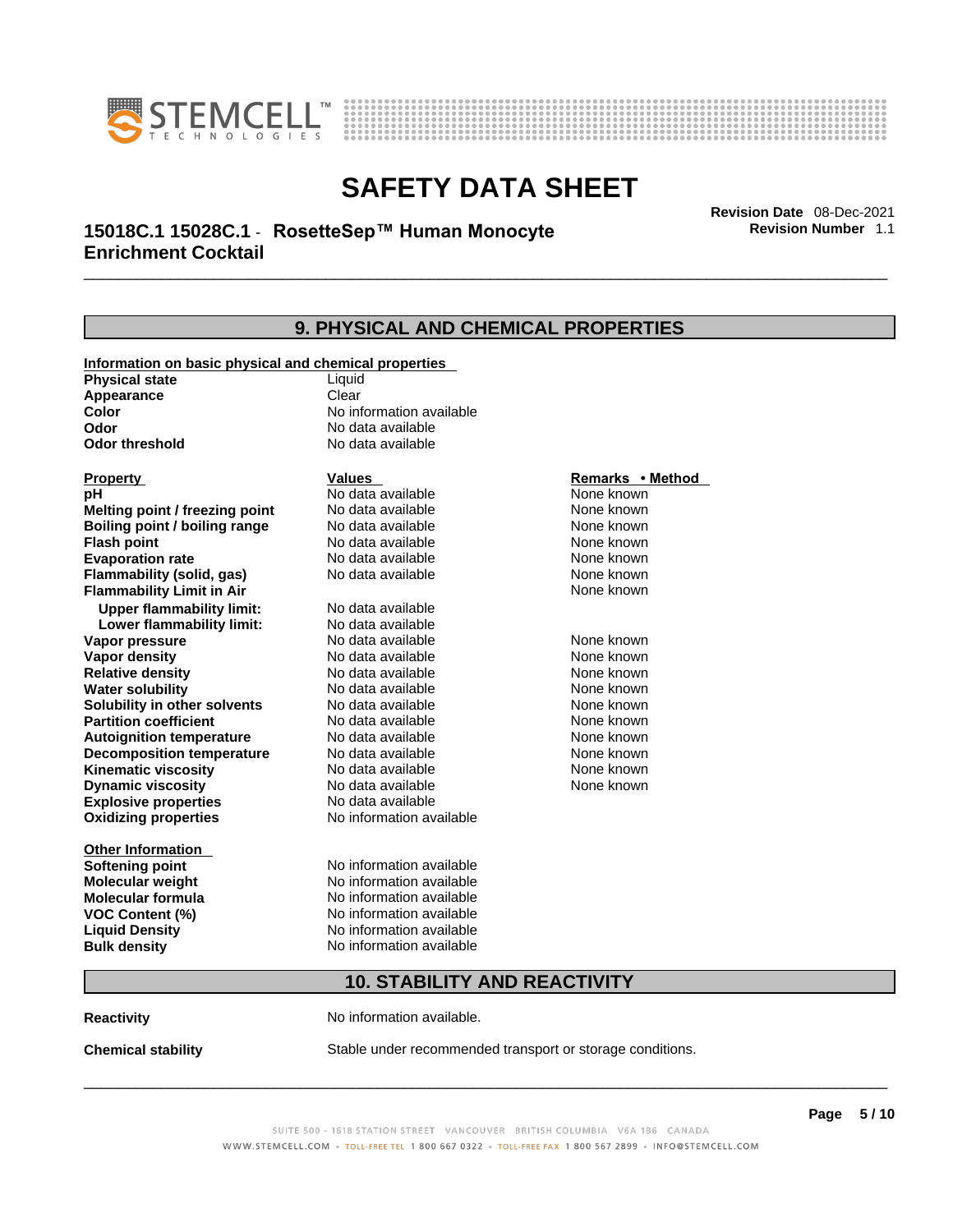



\_\_\_\_\_\_\_\_\_\_\_\_\_\_\_\_\_\_\_\_\_\_\_\_\_\_\_\_\_\_\_\_\_\_\_\_\_\_\_\_\_\_\_\_\_\_\_\_\_\_\_\_\_\_\_\_\_\_\_\_\_\_\_\_\_\_\_\_\_\_\_\_\_\_\_\_\_\_\_\_\_\_\_\_\_\_\_\_\_\_\_\_\_ **Revision Date** 08-Dec-2021 **15018C.1 15028C.1** - **RosetteSep™ Human Monocyte Enrichment Cocktail** 

**Revision Number** 1.1

| <b>Possibility of hazardous reactions</b> None under normal processing. |                                           |
|-------------------------------------------------------------------------|-------------------------------------------|
| <b>Conditions to avoid</b>                                              | None known based on information supplied. |
| Incompatible materials                                                  | None known based on information supplied. |

**Hazardous decomposition products** None known based on information supplied.

### **11. TOXICOLOGICAL INFORMATION**

#### **Information on likely routes of exposure**

#### **Product Information**

| <b>Inhalation</b>                                                                     | Specific test data for the substance or mixture is not available. |  |
|---------------------------------------------------------------------------------------|-------------------------------------------------------------------|--|
| Eye contact                                                                           | Specific test data for the substance or mixture is not available. |  |
| <b>Skin contact</b>                                                                   | Specific test data for the substance or mixture is not available. |  |
| Specific test data for the substance or mixture is not available.<br><b>Ingestion</b> |                                                                   |  |
| Symptoms related to the physical, chemical and toxicological characteristics          |                                                                   |  |

**Symptoms** No information available.

**Numerical measures of toxicity**

**Acute toxicity**

**Unknown acute toxicity** 0 % of the mixture consists of ingredient(s) of unknown toxicity

0 % of the mixture consists of ingredient(s) of unknown acute oral toxicity

0 % of the mixture consists of ingredient(s) of unknown acute dermal toxicity

0 % of the mixture consists of ingredient(s) of unknown acute inhalation toxicity (gas)

0 % of the mixture consists of ingredient(s) of unknown acute inhalation toxicity (vapor)

0 % of the mixture consists of ingredient(s) of unknown acute inhalation toxicity (dust/mist) Product Information

#### **Delayed and immediate effects as well as chronic effects from short and long-term exposure**

| <b>Skin corrosion/irritation</b> | No information available. |
|----------------------------------|---------------------------|
| Prod<br>mauon                    |                           |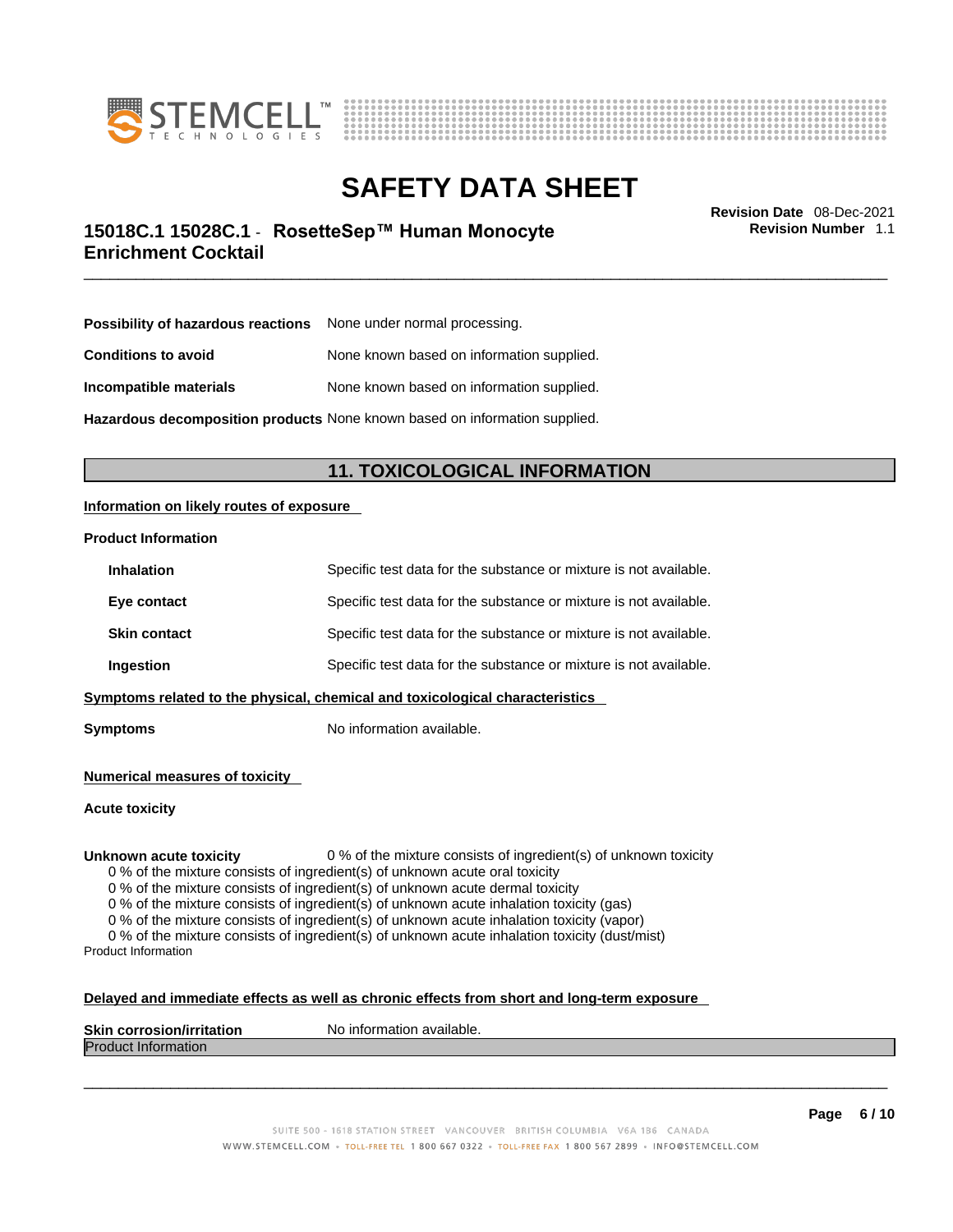



### \_\_\_\_\_\_\_\_\_\_\_\_\_\_\_\_\_\_\_\_\_\_\_\_\_\_\_\_\_\_\_\_\_\_\_\_\_\_\_\_\_\_\_\_\_\_\_\_\_\_\_\_\_\_\_\_\_\_\_\_\_\_\_\_\_\_\_\_\_\_\_\_\_\_\_\_\_\_\_\_\_\_\_\_\_\_\_\_\_\_\_\_\_ **Revision Date** 08-Dec-2021 **15018C.1 15028C.1** - **RosetteSep™ Human Monocyte Enrichment Cocktail**

**Revision Number** 1.1

| Serious eye damage/eye irritation                                      | No information available.                               |  |
|------------------------------------------------------------------------|---------------------------------------------------------|--|
| <b>Product Information</b>                                             |                                                         |  |
| <b>Respiratory or skin sensitization</b><br><b>Product Information</b> | No information available.                               |  |
| Germ cell mutagenicity                                                 | No information available.                               |  |
| <b>Product Information</b>                                             |                                                         |  |
| Carcinogenicity                                                        | No information available.                               |  |
| <b>Reproductive toxicity</b>                                           | No information available.                               |  |
| <b>Product Information</b>                                             |                                                         |  |
| <b>STOT - single exposure</b>                                          | No information available.<br><b>Product Information</b> |  |
|                                                                        |                                                         |  |
| <b>STOT - repeated exposure</b>                                        | No information available.                               |  |
|                                                                        | <b>Product Information</b>                              |  |
| <b>Aspiration hazard</b>                                               | No information available.                               |  |

## **12. ECOLOGICAL INFORMATION**

| <b>Ecotoxicity</b>                   |                                    |  |
|--------------------------------------|------------------------------------|--|
| <b>Product Information</b>           |                                    |  |
| <b>Persistence and degradability</b> | No information available.          |  |
| <b>Bioaccumulation</b>               | There is no data for this product. |  |
|                                      |                                    |  |
| Other adverse effects                | No information available.          |  |

### **13. DISPOSAL CONSIDERATIONS**

| Waste treatment methods                |                                                                                                                    |
|----------------------------------------|--------------------------------------------------------------------------------------------------------------------|
| Waste from residues/unused<br>products | Dispose of in accordance with local regulations. Dispose of waste in accordance with<br>environmental legislation. |
| Contaminated packaging                 | Do not reuse empty containers.                                                                                     |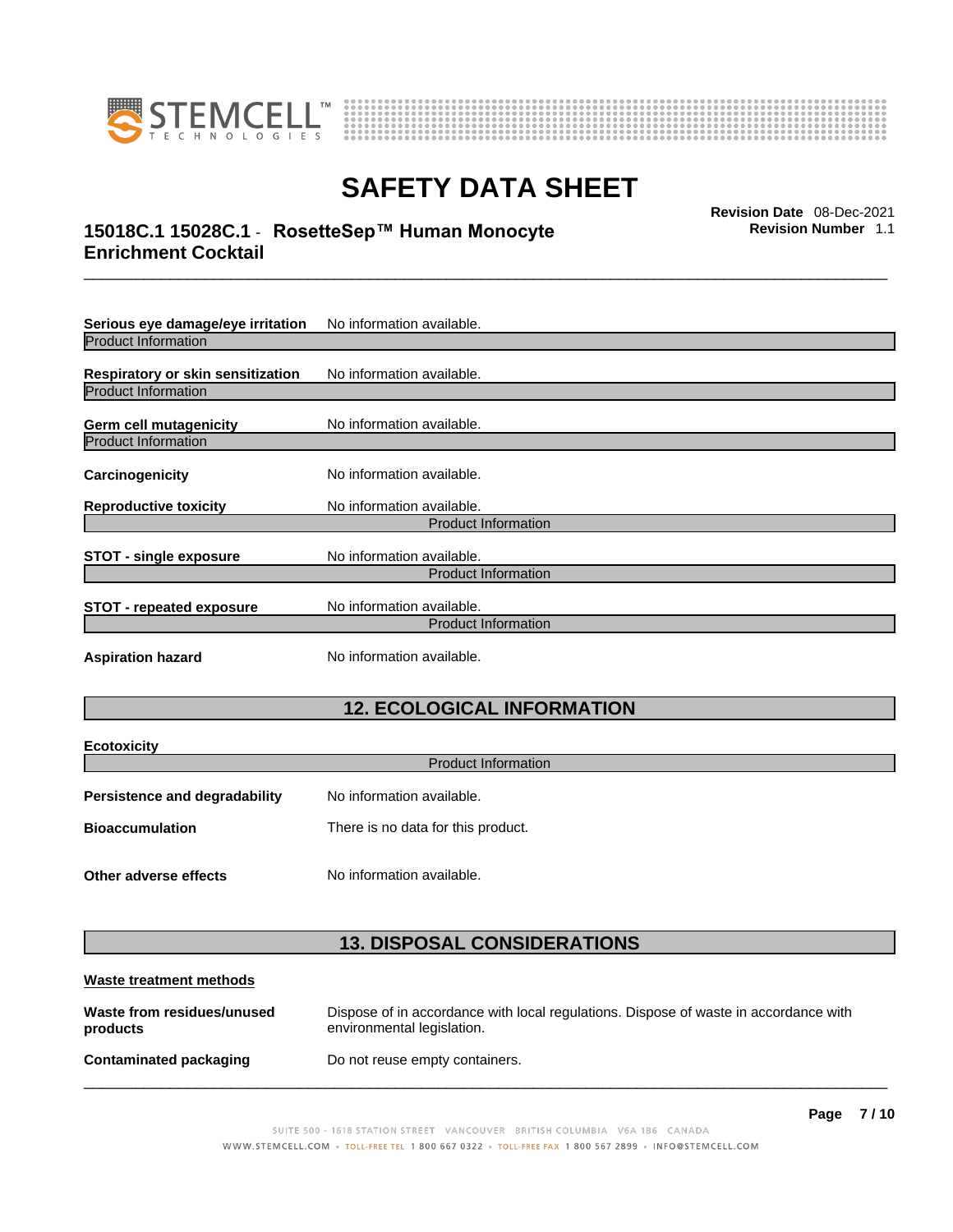



**Revision Number** 1.1

\_\_\_\_\_\_\_\_\_\_\_\_\_\_\_\_\_\_\_\_\_\_\_\_\_\_\_\_\_\_\_\_\_\_\_\_\_\_\_\_\_\_\_\_\_\_\_\_\_\_\_\_\_\_\_\_\_\_\_\_\_\_\_\_\_\_\_\_\_\_\_\_\_\_\_\_\_\_\_\_\_\_\_\_\_\_\_\_\_\_\_\_\_ **Revision Date** 08-Dec-2021 **15018C.1 15028C.1** - **RosetteSep™ Human Monocyte Enrichment Cocktail** 

### **14. TRANSPORT INFORMATION**

| Not regulated |
|---------------|
| Not regulated |
| Not regulated |
| Not regulated |
| Not regulated |
| Not regulated |
| Not regulated |
| Not regulated |
| Not regulated |
|               |

### **15. REGULATORY INFORMATION**

| <b>International Inventories</b> |                 |
|----------------------------------|-----------------|
| TSCA                             | Complies        |
| <b>DSL/NDSL</b>                  | Complies        |
| <b>EINECS/ELINCS</b>             | Complies        |
| ENCS                             | Does not comply |
| <b>IECSC</b>                     | Complies        |
| KECL                             | Complies        |
| PICCS                            | Complies        |
| AICS                             | Complies        |
|                                  |                 |

 **Legend:** 

 **TSCA** - United States Toxic Substances Control Act Section 8(b) Inventory

 **DSL/NDSL** - Canadian Domestic Substances List/Non-Domestic Substances List

 **EINECS/ELINCS** - European Inventory of Existing Chemical Substances/European List of Notified Chemical Substances

- **ENCS**  Japan Existing and New Chemical Substances
- **IECSC**  China Inventory of Existing Chemical Substances
- **KECL**  Korean Existing and Evaluated Chemical Substances
- **PICCS**  Philippines Inventory of Chemicals and Chemical Substances
- **AICS**  Australian Inventory of Chemical Substances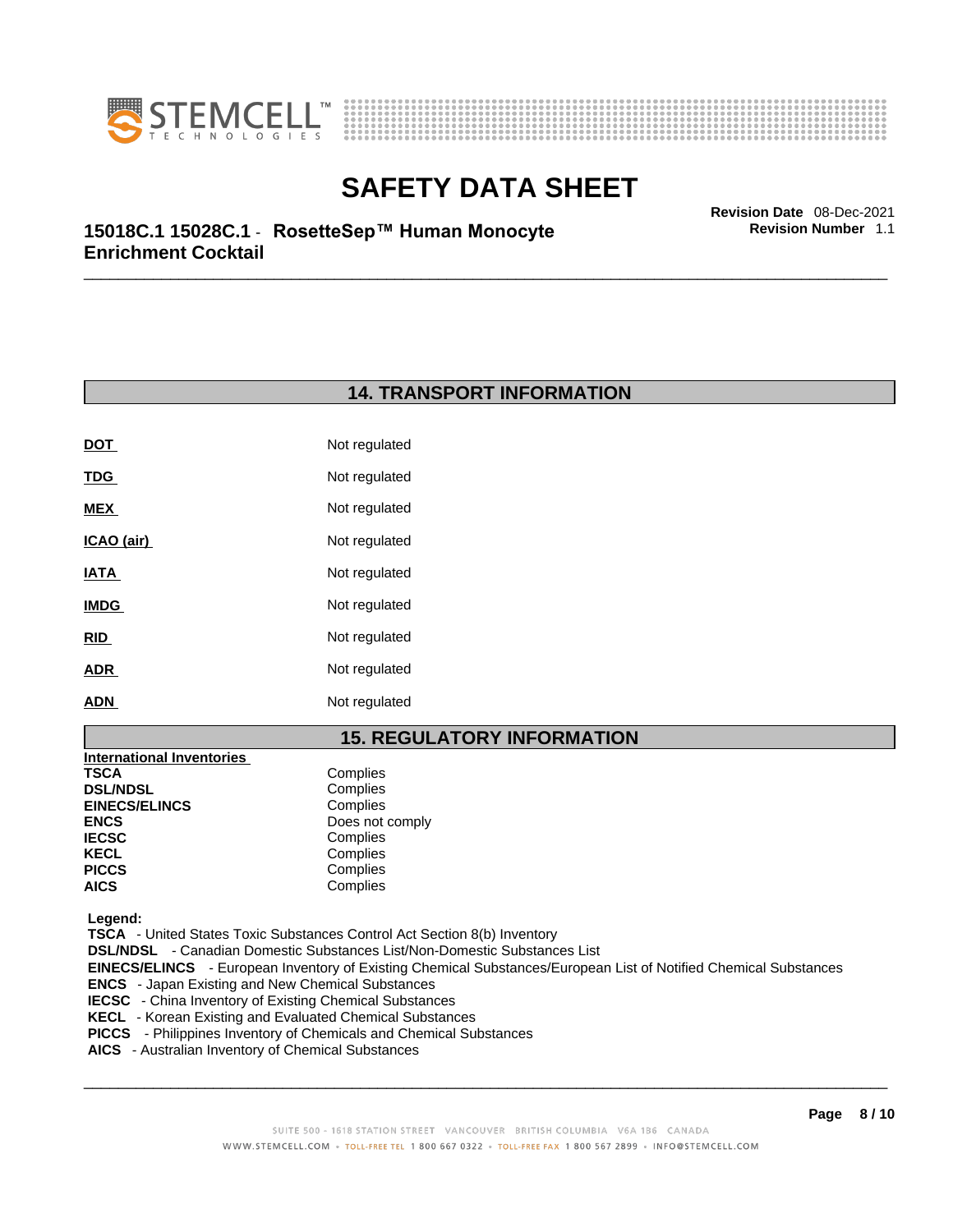



### \_\_\_\_\_\_\_\_\_\_\_\_\_\_\_\_\_\_\_\_\_\_\_\_\_\_\_\_\_\_\_\_\_\_\_\_\_\_\_\_\_\_\_\_\_\_\_\_\_\_\_\_\_\_\_\_\_\_\_\_\_\_\_\_\_\_\_\_\_\_\_\_\_\_\_\_\_\_\_\_\_\_\_\_\_\_\_\_\_\_\_\_\_ **Revision Date** 08-Dec-2021 **15018C.1 15028C.1** - **RosetteSep™ Human Monocyte Enrichment Cocktail**

**Revision Number** 1.1

#### **US Federal Regulations**

#### **SARA 313**

Section 313 of Title III of the Superfund Amendments and Reauthorization Act of 1986 (SARA). This product does not contain any chemicals which are subject to the reporting requirements of the Act and Title 40 of the Code of Federal Regulations, Part 372.

| SARA 311/312 Hazard Categories    |           |  |
|-----------------------------------|-----------|--|
| Acute health hazard               | N٥        |  |
| <b>Chronic Health Hazard</b>      | <b>No</b> |  |
| Fire hazard                       | No        |  |
| Sudden release of pressure hazard | Nο        |  |
| <b>Reactive Hazard</b>            | No        |  |

#### **CWA** (Clean Water Act)

This product does not contain any substances regulated as pollutants pursuant to the Clean Water Act (40 CFR 122.21 and 40 CFR 122.42).

#### **CERCLA**

This material, as supplied, does not contain any substances regulated as hazardous substances under the Comprehensive Environmental Response Compensation and Liability Act (CERCLA) (40 CFR 302) or the Superfund Amendments and Reauthorization Act (SARA) (40 CFR 355). There may be specific reporting requirements at the local, regional, or state level pertaining to releases of this material.

#### **US State Regulations**

#### **California Proposition 65**

This product does not contain any Proposition 65 chemicals.

#### **U.S. State Right-to-Know Regulations**

#### **US State Regulations**

| Chemical name            | New Jersey | <b>Massachusetts</b> | Pennsylvania |
|--------------------------|------------|----------------------|--------------|
| Water                    |            |                      |              |
| 7732-18-5                |            |                      |              |
| Sodium Phosphate Dibasic |            |                      |              |
| 7558-79-4                |            |                      |              |

#### **U.S. EPA Label Information**

#### **EPA Pesticide Registration Number** Not applicable